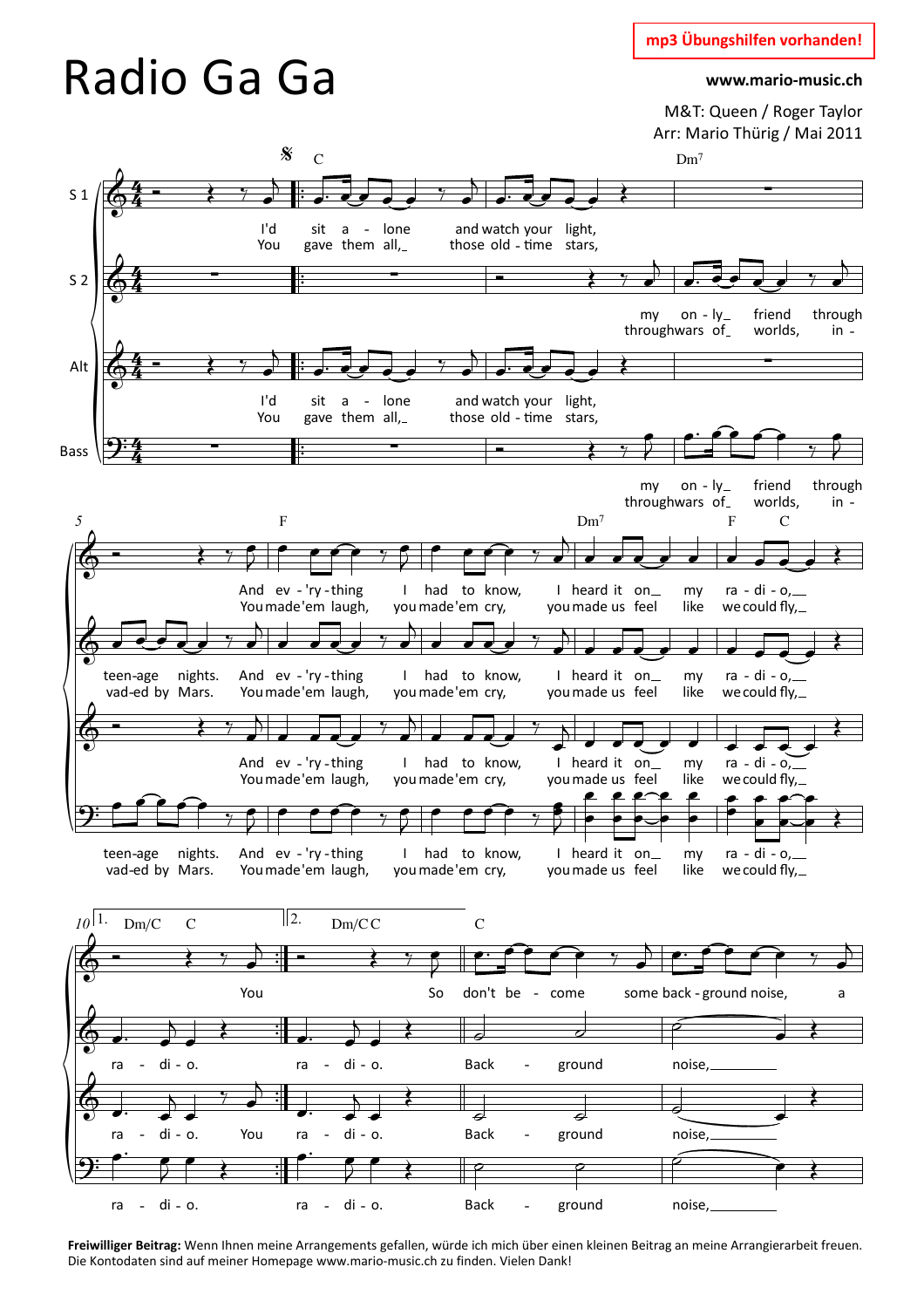

ra

 $dio - o,$ 

di - o.

ra  $\blacksquare$ 

your fin - est hour,

yet

to

have

 $\sqrt{2}$